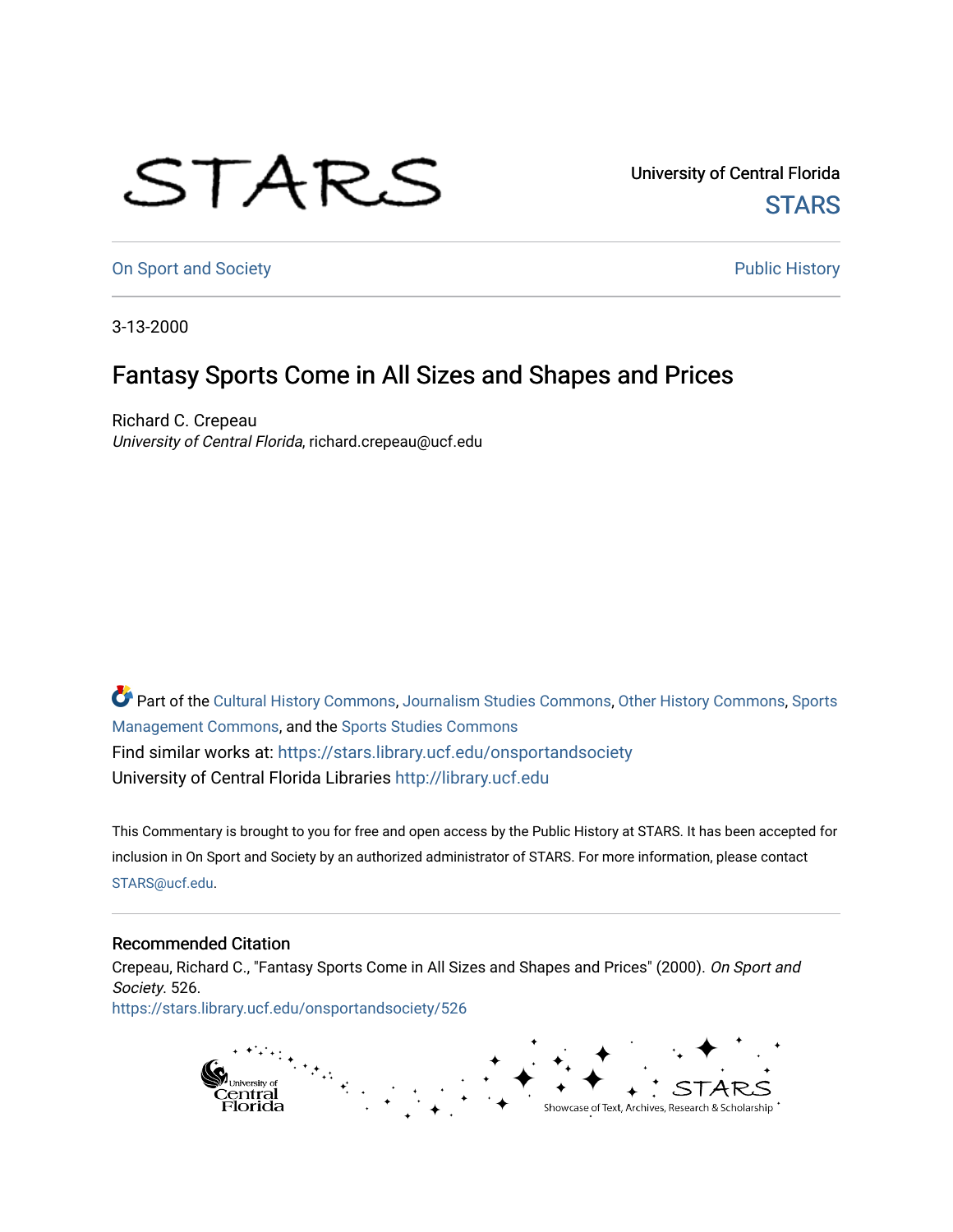## SPORT AND SOCIETY FOR H-ARETE March 13, 2000

With the opening of spring training camps and the arrival of the players in Florida we begin the season of hopes and dreams in baseball. Young players will dream of making the major league club, and older players will dream of World Series victories and large contracts to follow. For those lesser mortals among us there are other kinds of dreams created and manufactured for our pleasure.

Fantasy sport has become a major growth industry. In the world of my childhood the fantasy was at a very rudimentary level. If only you could see the great player, perhaps exchange a word or two, or get an autograph, your dreams would be realized.

In the late  $20<sup>th</sup>$  century, and we still are, fantasies like all else are available in multiple forms and venues, often at a price. From the simple to the extravagant to the absurd, the entrepreneurial and creative minds of our demented materialistic world have produced a cornucopia of fantasy sport experiences.

There is Fantasy Baseball, Football, Hockey, Basketball, Soccer, Golf, NASCAR, Formula One, and yes, even Fantasy Cricket. In these strange worlds you can become the owner of players. Last year I owned Pedro Martinez, Mike Piazza, Mariano Rivera and a full roster of baseball greats and not so greats. I didn't need millions to buy this team just a few dollars and a little patience. If I don't like the way players perform I trade them or drop them from the roster and replace them with a fresh face. I exercise heartless power without worrying about unions or free agency. It is a fantasy within a fantasy.

At the next level are the fantasy camps where middle-aged fans can join over-the-hill players to go through the motions of a training camp experience. The culmination of this fantasy is a game where the campers play with or against the idols of their youth. At the baseball version of this fantasy you get your own "authentic" uniform, your own baseball card, and your own muscle pulls and strains.

The Richard Petty Driving Experience offers the opportunity to drive a car on the track at Charlotte or one of four other tracks at 160 M.P.H. and get the experience of taking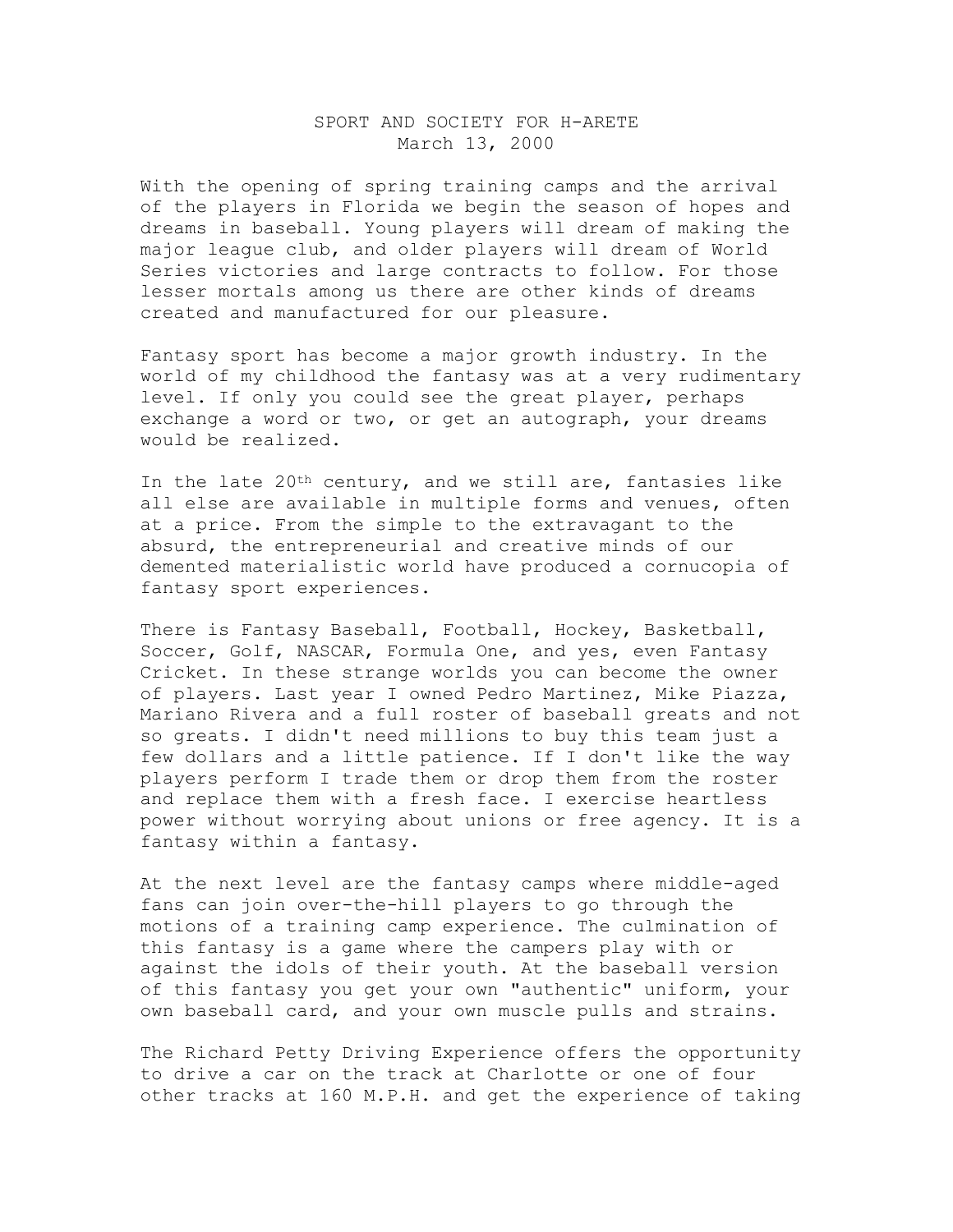a car through those high-banked turns. This is a high powered rush at prices ranging from \$350 to \$3,000 depending on track and duration.

The next stop up this fantasy ladder is to spend time with a current star or compete with or against a current star. Dinner or lunch, a round of golf, an evening at the game with a superstar could be a major ego boost for those who could afford such a luxury. This takes the pro-am golf concept to the next level.

One Internet site has been offering a half-hour of fielding and hitting practice with Yankee shortstop Derek Jeter during spring training. What is your bid? Would you go over the \$5,500 current high bid? What would you pay for a round of golf with Tiger Woods? It is expected that some lucky consumer would be willing to put up \$300,000 for this fantasy. Bidding will open at \$10,000 on April 1 when fools are aplenty. The International Management Group will be making Woods, Palmer, Sampras, and even Tara Lipinski available for a fantasy experience. How's your double or triple toe loop?

Ultimatebid.com, esuperstars.com, and IMG will all be making this sort of fantasy available to people with more money than is good for them. Esuperstars offered special Super Bowl packages which included luxury hotels, a chance to play with a star in the NFL Charity Golf Classic, access to NFL exclusive Super Bowl events, and luxury boxes for the game, all for a mere \$9,000. The thirty-six available packages sold in just a few days.

With the tremendous popularity of the TV quiz show, "Who Wants To Be a Millionaire?" and the highly rated "Who Wants to Marry a Multimillionaire?" the next step up the ladder seems obvious. "Who Wants to Marry a Millionaire Athlete?" would feature any star athlete with a seven figure annual income. If FOX had little trouble finding fifty women to compete for the right to marry an anonymous multimillionaire, how difficult could it be to find thousands of young women interested in marrying Derek Jeter or Alex Rodriguez?

Someone suggested to me the other day that "Who Wants to Have a Child by an NBA Player?" might be another possibility. Indeed it might, but as we know life often imitates art, and sometimes it anticipates art as in this